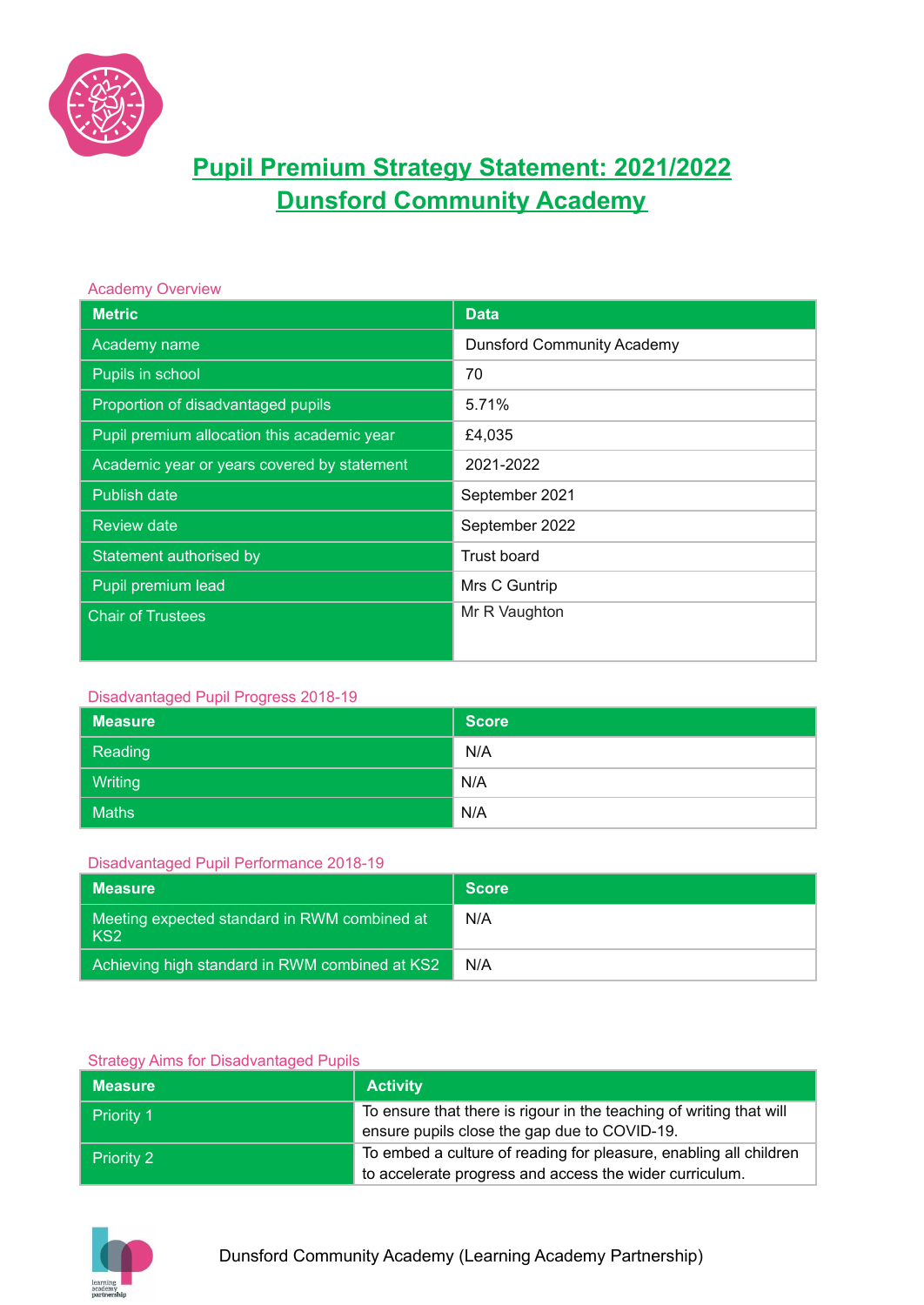| address?     | up, with teaching and learning.                                                                                            |
|--------------|----------------------------------------------------------------------------------------------------------------------------|
| accelerated. | Ensuring that professional development develops specific<br>aspects of teacher pedagogy in reading so that progress can be |

## **Teaching Priorities for 2021-22**

| Aim                                           | <b>Target</b>                                                                                            | <b>Target date</b> |
|-----------------------------------------------|----------------------------------------------------------------------------------------------------------|--------------------|
| Attainment and Progress in Reading            | KS2 100% Expected Progress<br>above national                                                             | <b>July 2022</b>   |
| <b>Attainment and Progress in Writing</b>     | KS2 100% Expected Progress<br>above national                                                             | <b>July 2022</b>   |
| <b>Attainment and Progress in Mathematics</b> | KS2 100% Expected Progress<br>above national                                                             | <b>July 2022</b>   |
| <b>Phonics</b>                                | Year 1 100%<br>Year 2 n/a                                                                                | <b>July 2021</b>   |
| <b>Other</b>                                  | Improve attendance for<br>disadvantaged pupils to 96.4%<br>and PA to be less than National<br>percentage | <b>July 2021</b>   |

| <b>Measure</b>                                   | <b>Activity</b>                                                                                                                                                                                                                                                                                                                                                         |
|--------------------------------------------------|-------------------------------------------------------------------------------------------------------------------------------------------------------------------------------------------------------------------------------------------------------------------------------------------------------------------------------------------------------------------------|
| <b>Priority 1</b>                                | To develop consistency within modelled writing that has an<br>explicit focus on the grammar objectives for that year group<br>which will enable children to write with increasing accuracy and<br>fluency.                                                                                                                                                              |
| <b>Priority 2</b>                                | English Leader within the school is working as part of the<br>English Hub on leading a project with the Open University to<br>promote reading for pleasure.                                                                                                                                                                                                             |
|                                                  | Continue to embed a culture of whole class reading where a<br>rich variety of texts are used to enhance both language and<br>comprehension. Continue to embed the whole class reading<br>toolkit to support children to develop fluency and understanding<br>across different skills within reading that they can transfer these<br>skills across the wider curriculum. |
| Barriers to learning these priorities<br>address | Gaps across learning will be closed and children can access<br>and apply skills across the wider curriculum.<br>Increase in children reaching GDS and HS at the end of KS1<br>and KS2.                                                                                                                                                                                  |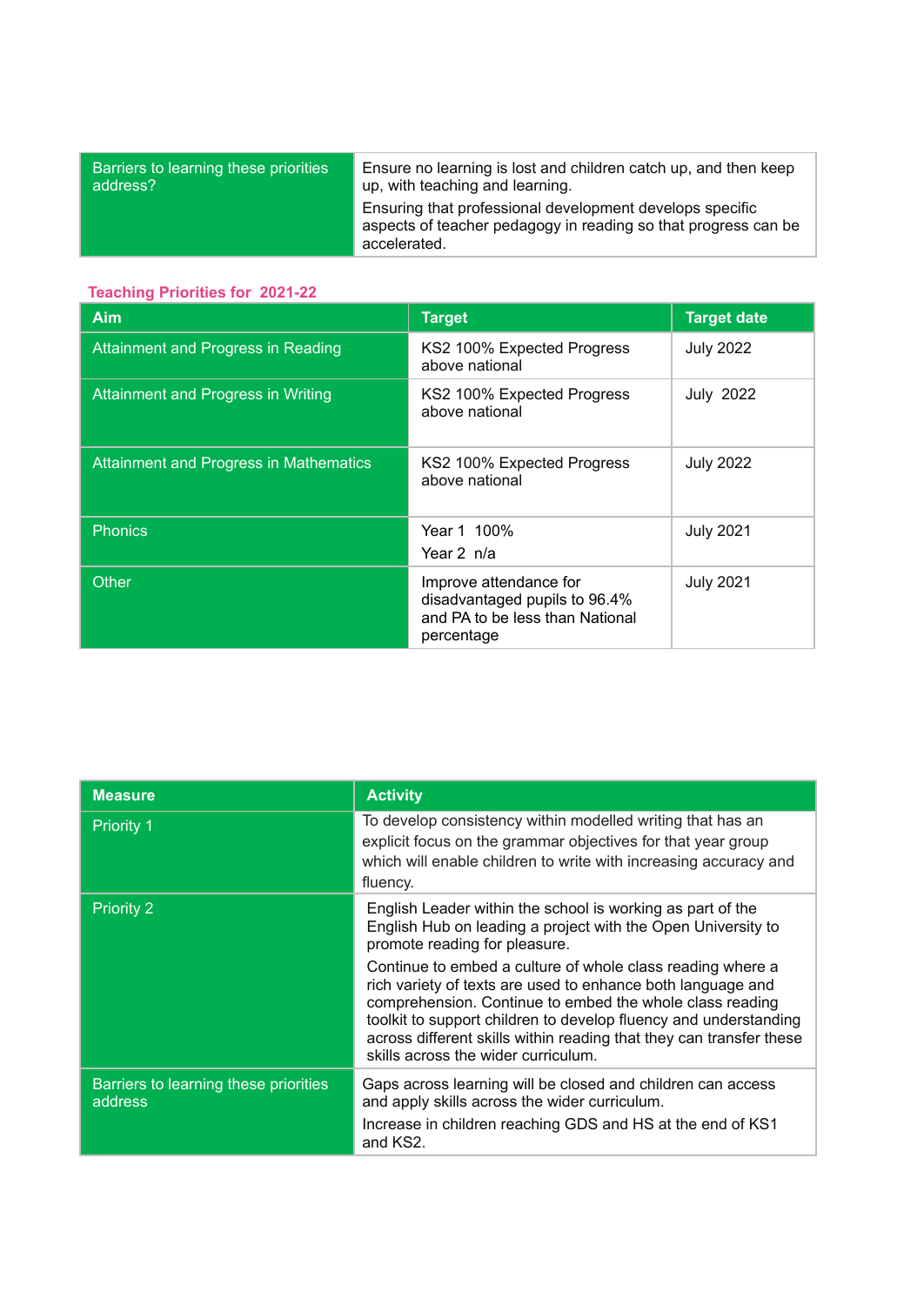|                    | To ensure that pupils build upon their skills and knowledge in<br>order to read fluently within whole class reading and across the<br>curriculum. |
|--------------------|---------------------------------------------------------------------------------------------------------------------------------------------------|
| Projected spending | £982                                                                                                                                              |

# **Targeted Academic Support for Current Academic Year**

| <b>Measure</b>                                   | <b>Activity</b>                                                                                                                                                                                                                                                                                                                                                                                                                |
|--------------------------------------------------|--------------------------------------------------------------------------------------------------------------------------------------------------------------------------------------------------------------------------------------------------------------------------------------------------------------------------------------------------------------------------------------------------------------------------------|
| <b>Priority 1</b>                                | To identify gaps and establish bespoke interventions, including<br>1 to 1, small groups and universal provision are in place to<br>address gaps in learning to ensure accelerated progress and to<br>support the needs of vulnerable pupils.                                                                                                                                                                                   |
| <b>Priority 2</b>                                | Through early reading strategies, consistent phonic<br>programmes and whole class reading children will be able to<br>read fluently; intervening with 1 to 1 and small group support to<br>ensure no learning is lost and children catch up and then keep<br>up with teaching and learning.<br>Incremental coaching and support from the English Lead and<br>Trust English Lead will enable effective teaching within English. |
| Barriers to learning these priorities<br>address | These approaches address gaps in learning that may have<br>become exaggerated or widened during school closures. They<br>will support pupils in building upon their confidence and<br>resilience when learning across the wider curriculum.                                                                                                                                                                                    |
| Projected spending                               | £2242.92                                                                                                                                                                                                                                                                                                                                                                                                                       |

## **Wider Strategies for Current Academic Year**

| <b>Measure</b>                                   | <b>Activity</b>                                                                                                                                                                             |  |
|--------------------------------------------------|---------------------------------------------------------------------------------------------------------------------------------------------------------------------------------------------|--|
| <b>Priority 1</b>                                | To ensure increased attendance rates for targeted pupils eligible<br>for PP (target 98%) excluding COVID-19 related absence.                                                                |  |
| <b>Priority 2</b>                                | To enhance the opportunities for personal development for<br>vulnerable children, providing them with a range of experiences<br>that enhance their skills and knowledge in a wider context. |  |
|                                                  | Attendance of eligible pupils is in line with nationals and the<br>percentage of eligible pupils who are persistent absentees is<br>reduced to be below nationals.                          |  |
| Barriers to learning these priorities<br>address | Pupils eligible for PP will be fully-engaged, resilient learners.                                                                                                                           |  |
|                                                  | Increase in mental and physical wellbeing. Support the level of<br>vocabulary that is accessible and applied across the wider<br>curriculum. First hand experiences to draw upon and        |  |